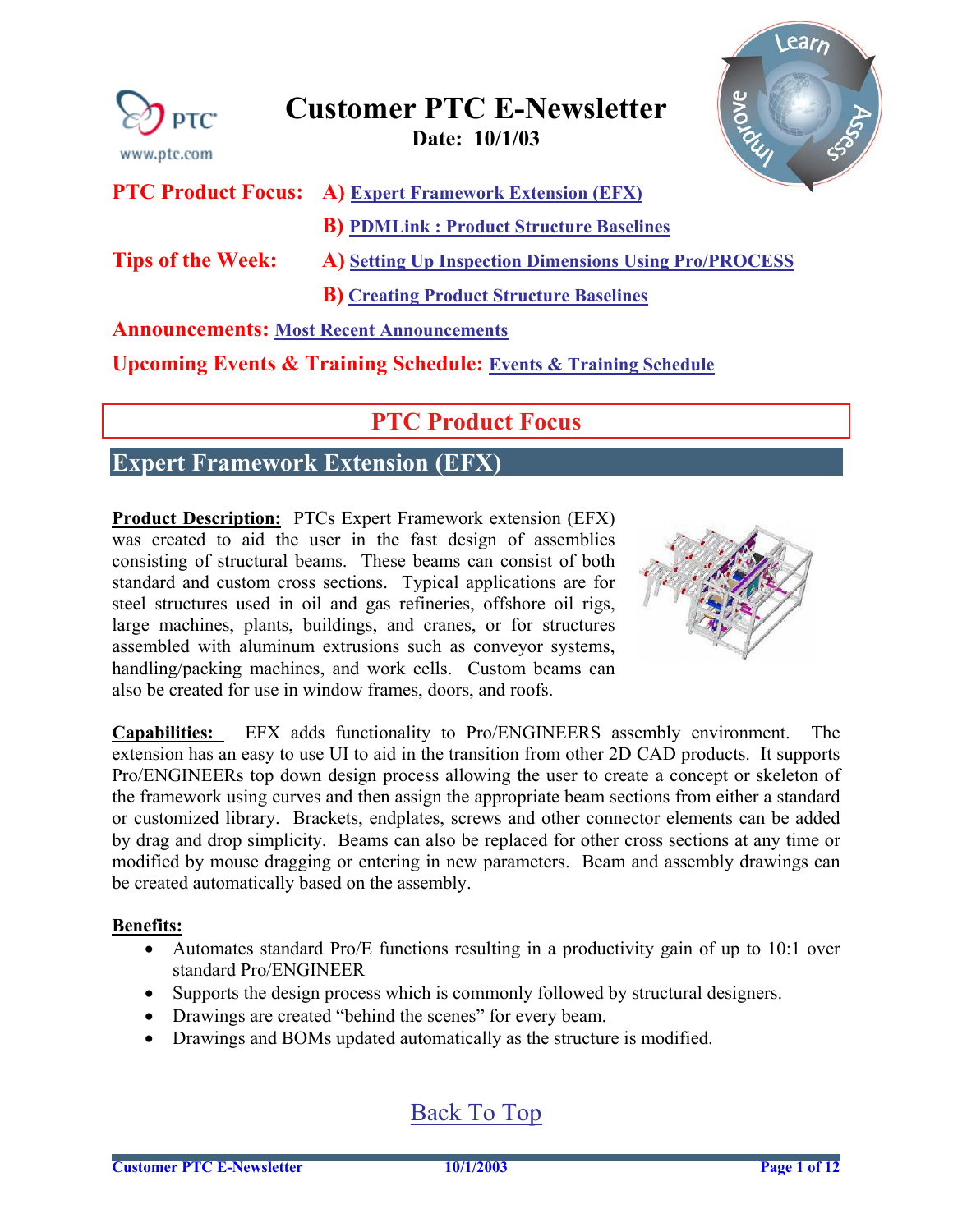**PTC Product Focus** 

<span id="page-1-0"></span>**PDMLink : Product Structure Baselines** 

[Click Here To View](http://members.shaw.ca/jpeng/newsletter/Customer_PTC_E-Newsletter_10-1-2003_B.pdf)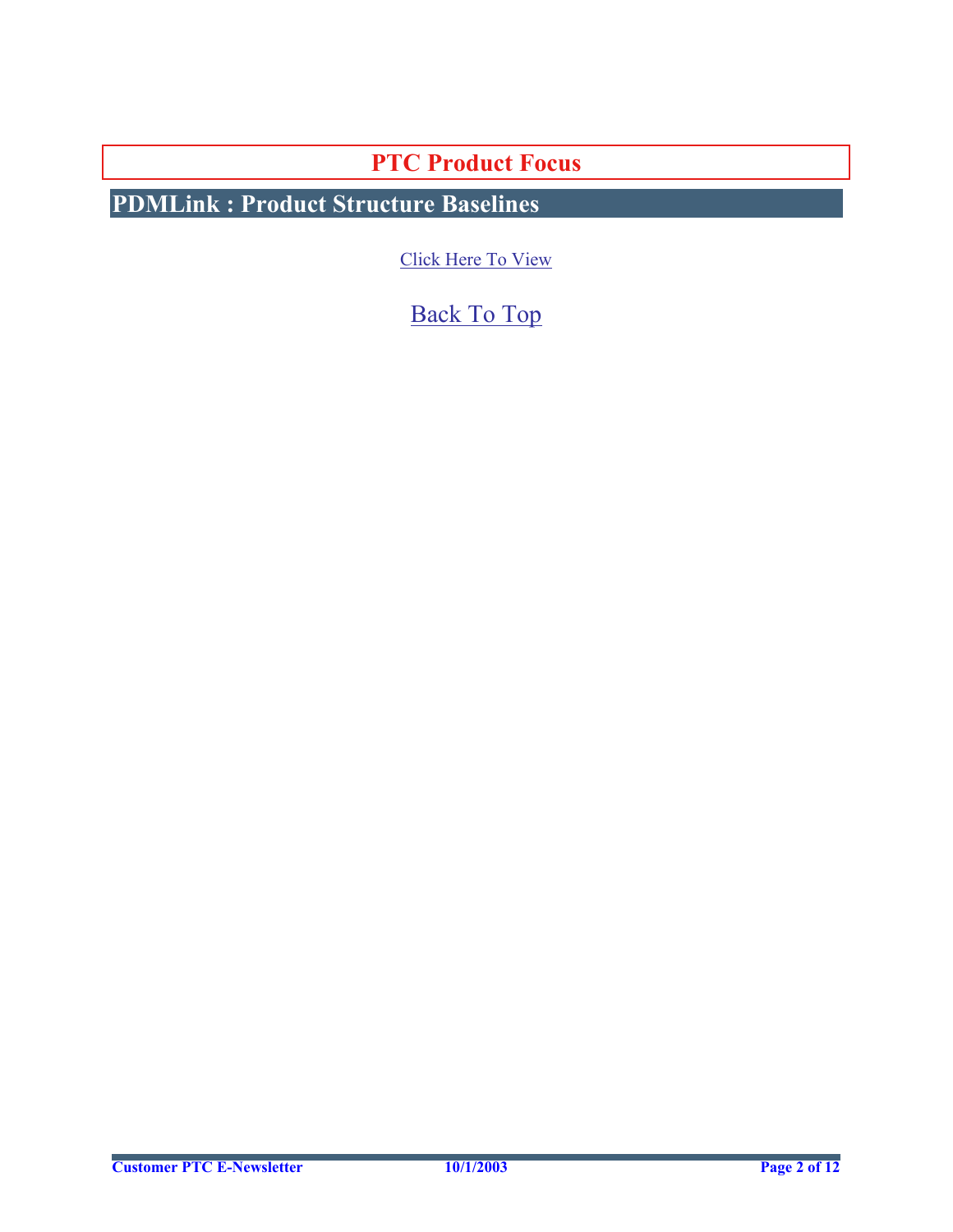## **Tips of the Week**

### <span id="page-2-0"></span>**Setting Up Inspection Dimensions Using Pro/PROCESS**

**Summary:** This tip describes how to use Pro/PROCESS to set up and document inspection dimensions. The user can combine as many dimensions into one step as desired as well as create as many steps as needed. The inspection dimensions will be created as parameters for each step in the Process assembly and can automatically be reported out using Pro/REPORT.

#### **Step 1: Create the Pro/Process Assembly**

Select *File, New* to bring up the new file dialog box. Select the assembly and process plan radio buttons as shown below.

| New                                                                                                                                                                                                                           | $\times$                                                                                                       |
|-------------------------------------------------------------------------------------------------------------------------------------------------------------------------------------------------------------------------------|----------------------------------------------------------------------------------------------------------------|
| Type<br><b>C N</b> Sketch<br>o<br>Part<br>G.<br>Assembly<br><b>IB</b><br>Manufacturing<br>c<br> 및 Drawing<br>O.<br>$\bigcirc$ $\prod$ Format<br>⊙ 囯<br>Report<br>C — Diagram<br>C \$⇒1<br>Layout<br>○ 下 <mark>的</mark> Markup | Sub-type<br>C Design<br>C Interchange<br>$\mathsf{\sim}$ Verify<br>C Process Plan<br>C NC Model<br>Mold Layout |
| Name asm0001                                                                                                                                                                                                                  |                                                                                                                |
| □ Use default template                                                                                                                                                                                                        |                                                                                                                |
| 0K                                                                                                                                                                                                                            | Cancel                                                                                                         |

This will create a new assembly file and bring the user into the Pro/PROCESS environment. To begin, the user needs to bring in the part or the assembly to be inspected. Select *Sequence, New Step*, and accept the default of an assembly step by selecting *Done*. Choose *Open* to bring up the file open dialog box and select the model to set up the inspection dimensions. More than one model can be brought in if desired. The assembly steps are designed to bring in an entire assembly model and select components to be assembled at each step. Assembled components are shown in standard display (shaded, wireframe, or hidden line) and unassembled items are shown in phantom lines. If an assembly is selected all components will initially be shown in phantom line. Since the purpose of this process is not to show assembly steps, but rather inspection dimension steps, select all the components to be assembled in this first step. Once all the components have been selected, select *Done* from the menu manager. Additional information can be entered into this step using the optional items in the Step dialog box if desired. Since this step is only to bring in the model for this application, most likely no additional information will be needed. Select *OK* from the step dialog box to finish the step.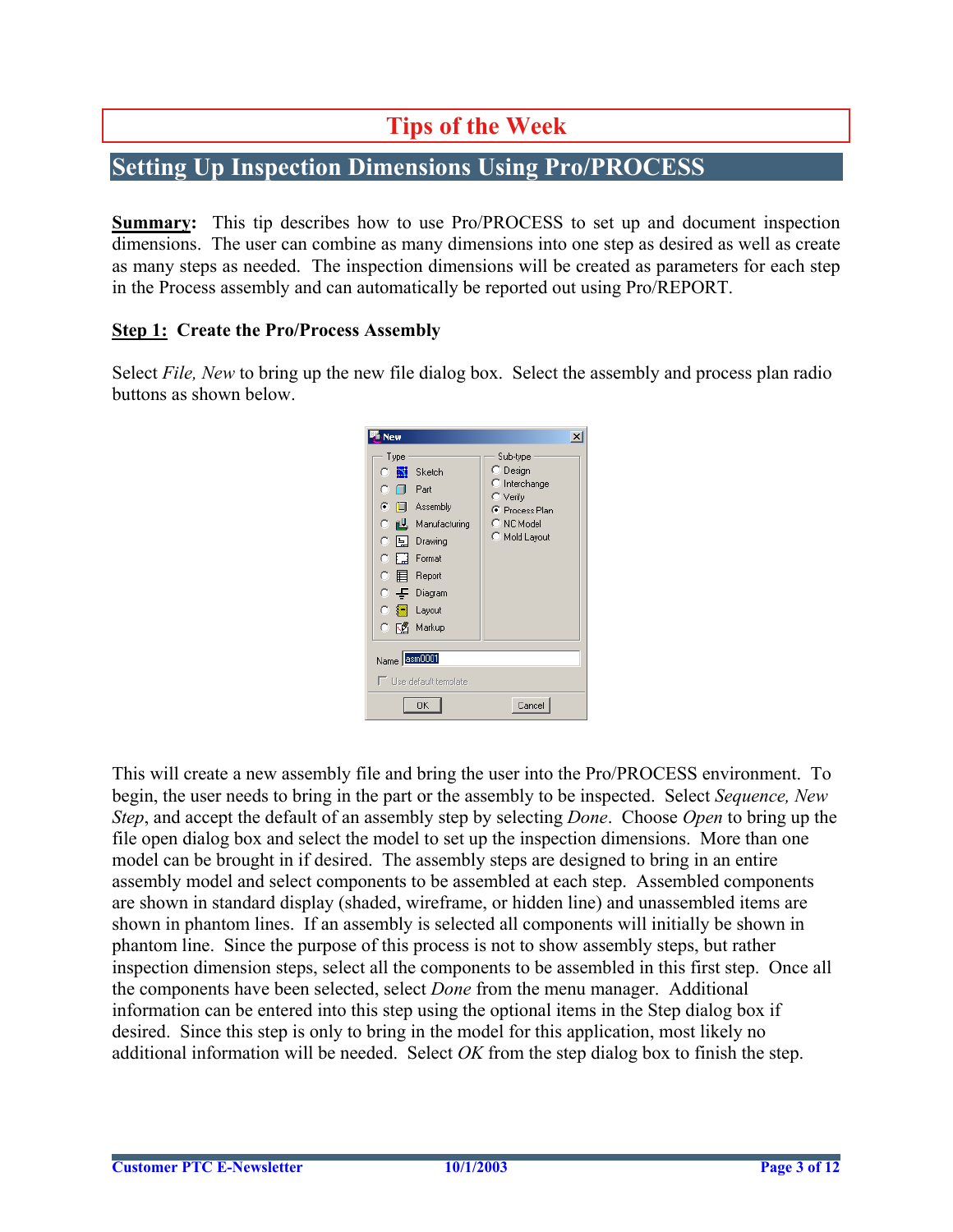#### **Step 2: Create First Inspection Step**

Select *New Step* from the Step Sequence menu. Select *General* from the step type menu. This will define the step, bring up the step dialog box, and present the user with a list of the different types of general steps. Although setting the type is not critical, a verify step seems to make the most sense for this application. Select the check box next to Verify and select *Done* as shown below.



Add a description to the step by double clicking on Description in the Step dialog box. This will bring up the dialog box shown below and allow the user to type in a description.

| Step Description    |           |        | $\overline{\mathsf{x}}$ |
|---------------------|-----------|--------|-------------------------|
| File Edit           |           |        |                         |
| Inspect Tupe length |           |        |                         |
|                     |           |        |                         |
|                     |           |        |                         |
|                     |           |        |                         |
|                     |           |        |                         |
|                     |           |        |                         |
|                     | <b>OK</b> | Cancel |                         |

Select and define any other of the optional items shown in the Step dialog box. These items include views, explode states, time estimates, cost estimates, and simplified representations. None of these items need to be set to complete our task. Once finished, select *OK* from the dialog box to finish the step.

#### **Step 3: Tying Inspection Dimension to the Inspection Step**

Parameters and relations will be used to create the inspection dimensions. The easiest way to create these parameters is to use the model tree. The parameters need to be tied to the step that was just created. These steps are considered features of the process assembly. Start by adding features to your model tree. Select *View, Model Tree Setup, Item display* from the pull down menus. Select the features check box as shown below.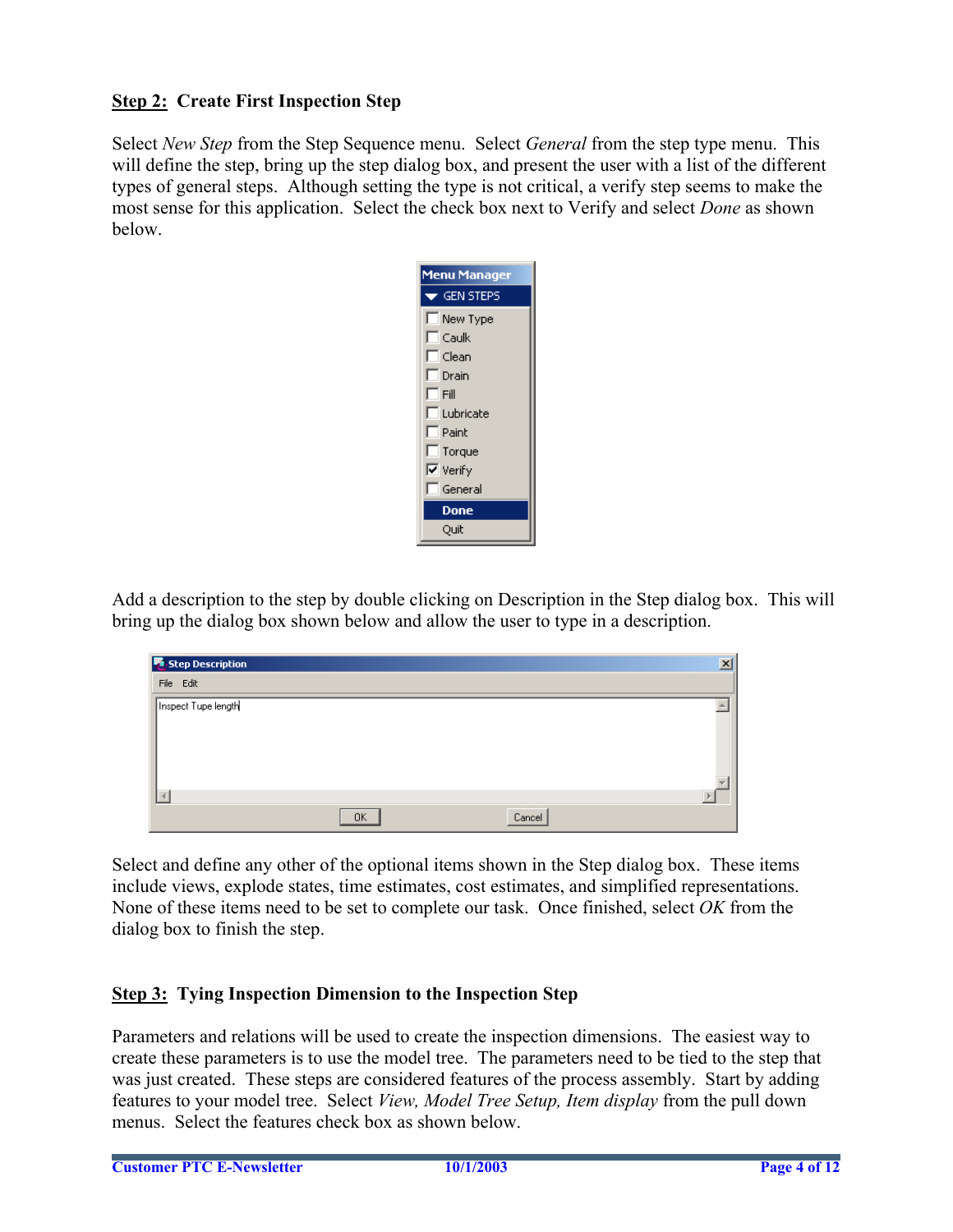

The steps should now be shown in the model tree.



Next add feature parameters to the model tree to create the inspection parameters. The parameters need to be feature level parameters. *Select View, Model Tree Setup, Column Display* from the pull down menus. This will bring up the Model Tree Column Display dialog box. Select Feature Params (Very Important!!) from the type pull down menu. Enter in a name for the parameters. For example, use dim1, dim1 description, dim1 tol. Use the  $\gg$  to add the parameters to the displayed list. More parameters can be added as needed for multiple dimensions. The dialog box should look like the example below.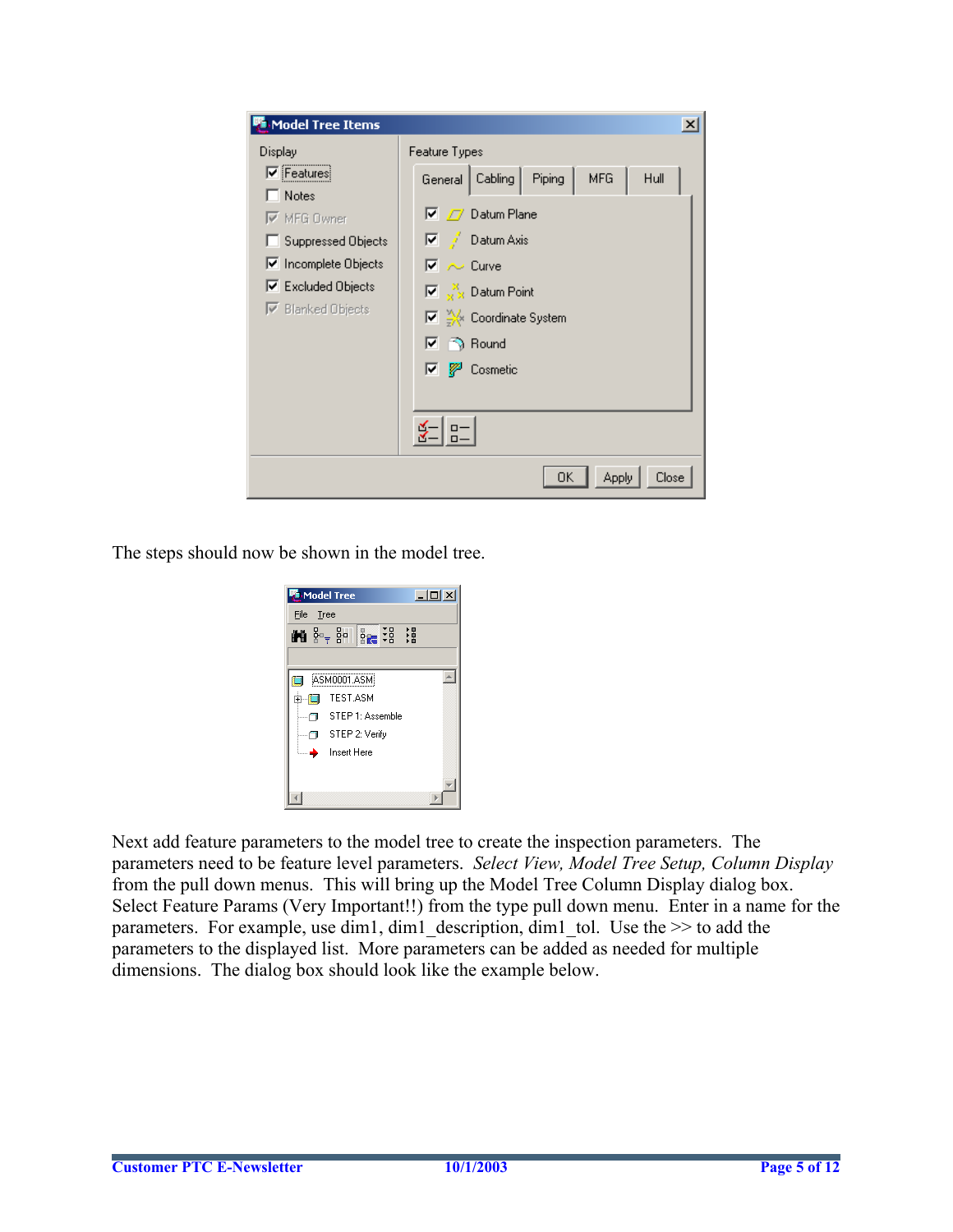

This will add the parameters as columns in the model tree as shown below.

| Model Tree                                                                                                                                       |      |                  | $\Box$   |
|--------------------------------------------------------------------------------------------------------------------------------------------------|------|------------------|----------|
| File Tree                                                                                                                                        |      |                  |          |
| $\mathbf{M}$ $\mathbf{S} = \frac{1}{2}$ $\mathbf{S} = \begin{bmatrix} \frac{1}{2} & \frac{1}{2} \\ \frac{1}{2} & \frac{1}{2} \end{bmatrix}$<br>错 |      |                  |          |
|                                                                                                                                                  | dim1 | dim1_description | dim1_tol |
| ASM0001.ASM                                                                                                                                      |      |                  |          |
| TEST.ASM<br>由                                                                                                                                    |      |                  |          |
| STEP 1: Assemble                                                                                                                                 |      |                  |          |
| STEP 2: Verify                                                                                                                                   |      |                  |          |
| Insert Here<br>$\frac{1}{2}$                                                                                                                     |      |                  |          |
|                                                                                                                                                  |      |                  |          |
|                                                                                                                                                  |      |                  |          |
|                                                                                                                                                  |      |                  |          |
|                                                                                                                                                  |      |                  |          |
|                                                                                                                                                  |      |                  |          |
|                                                                                                                                                  |      |                  |          |
|                                                                                                                                                  |      |                  |          |
|                                                                                                                                                  |      |                  |          |
|                                                                                                                                                  |      |                  |          |

A standard model tree configuration file should be saved off and simply retrieved for future use. This will eliminate all the previous work described in this step

To continue with the process, select in the cells next to the verification step in the model tree to create the parameters. Create dim1 and dim1\_tol as real number parameters and dim1 description as a string parameter. Next tie the parameters to a dimension value using a relation. Select *Modify* from the ASM Process menu and select on the model to bring up the desired inspection dimensions. Select *Relations* to bring up the Relations dialog box. Change the current context to the feature level. Do this by using the pull down tab in the relations dialog box and selecting feature. Then select the Step number from the model tree. Add relations that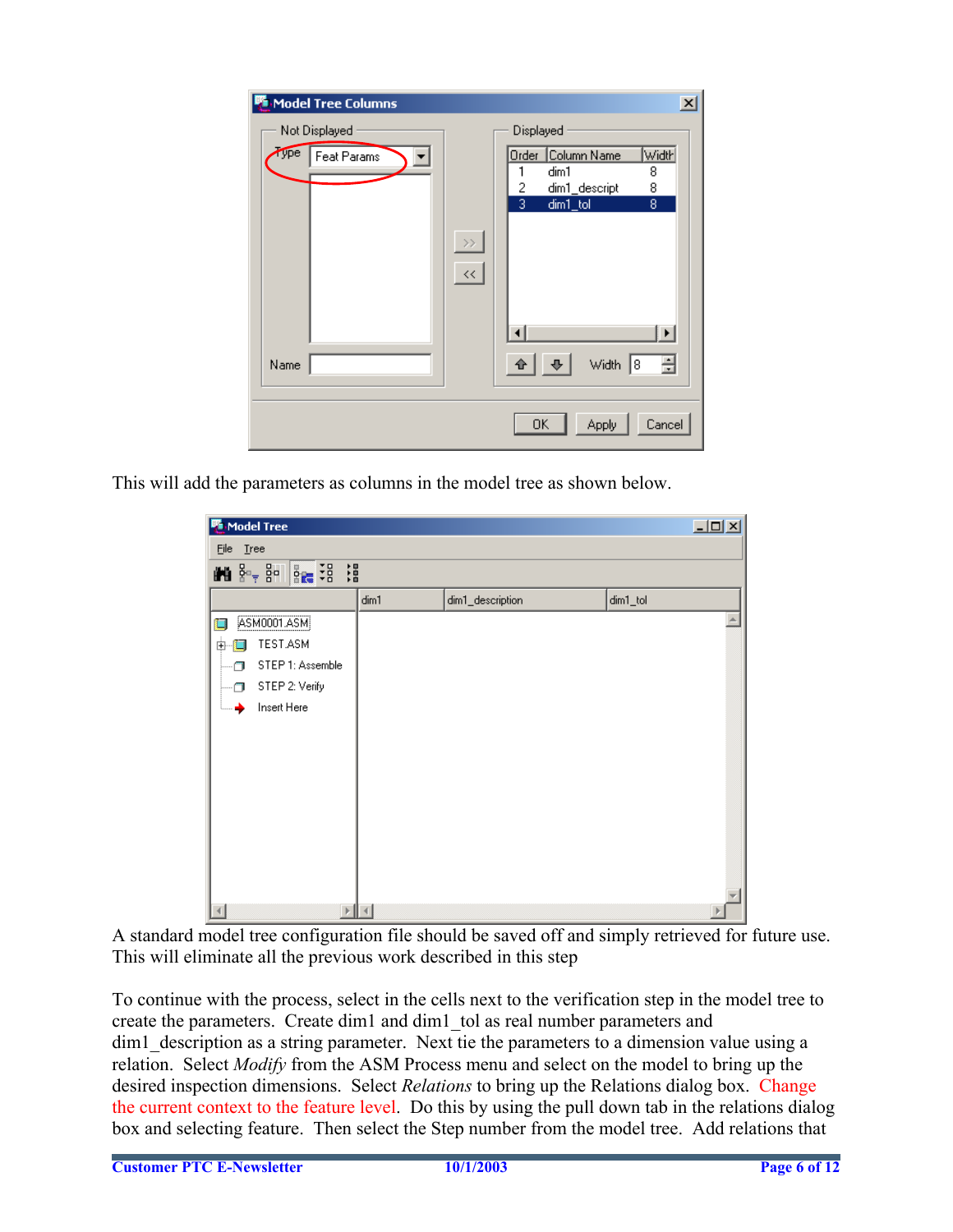set the previously created feature parameters to the inspection dimensions. Once finished the dialog box should look like the one shown below.



Test3:0 is the parameter name from the model of the dimension that needs to be inspected. Tpm1:0 is the parameter name of the tolerance on that dimension (Be sure to add the :0 at the end of the tolerance parameter in order to tell Pro/E which part to grab that dimension from). If the tolerance can't be seen on the dimension, make sure that tolerance display is turned on in the environment and then change the format of the dimension by selecting *Modify, Dim cosmetics, Format* and select desired tolerance format. Finally regenerate the model to update the values in the model tree.

A description can be typed right into the model tree by selecting on the cell. Once finished, the model tree should look like the one shown below.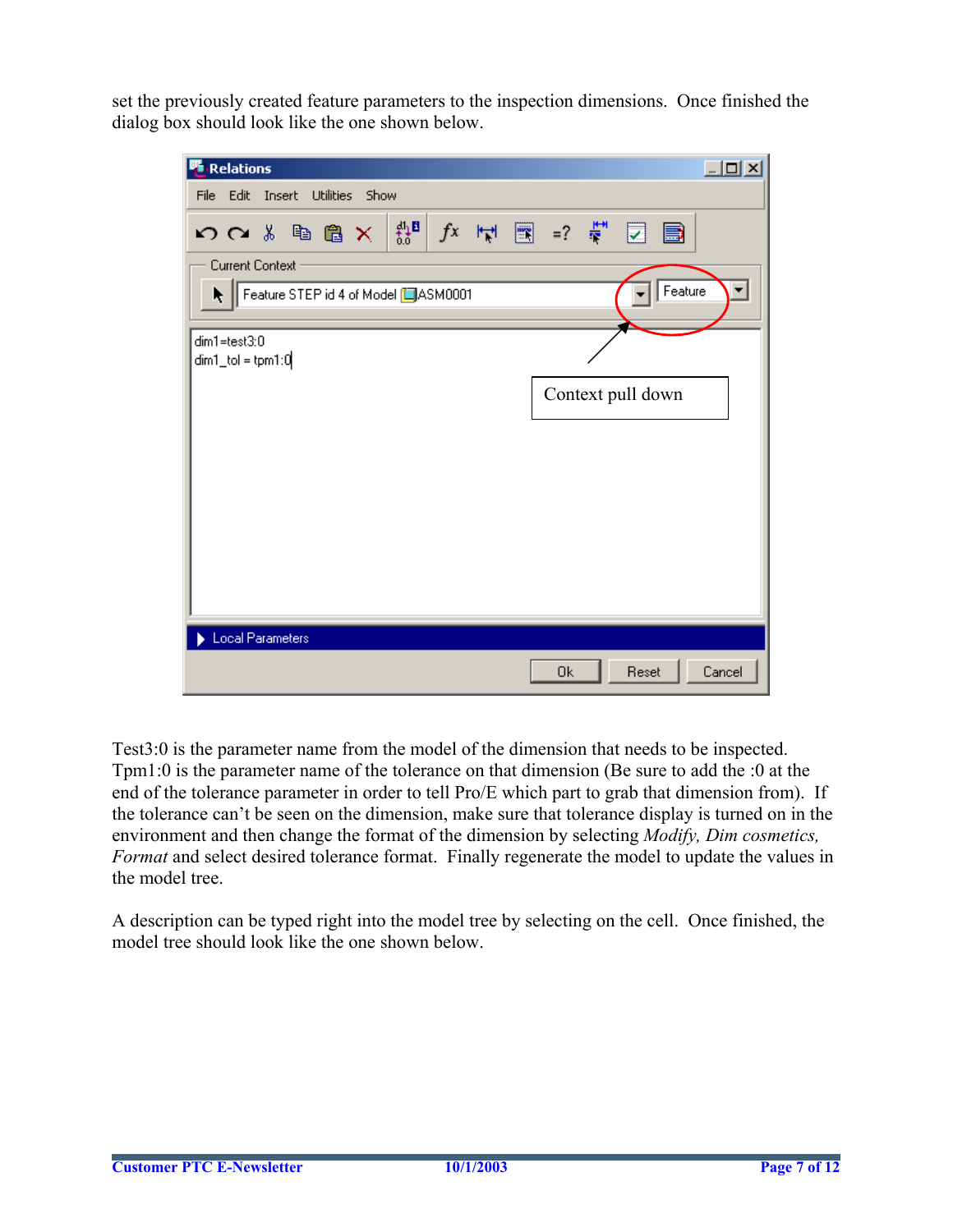| Model Tree                                     |           |                    | $\Box$   |
|------------------------------------------------|-----------|--------------------|----------|
| File Tree                                      |           |                    |          |
| $\frac{1}{2}$ $\frac{1}{2}$<br>错<br>■图 8-1 8-1 |           |                    |          |
|                                                | dim1      | dim1_description   | dim1_tol |
| ASM0001.ASM                                    |           |                    |          |
| TEST.ASM<br>中<br>图                             |           |                    |          |
| STEP 1: Assemble<br>m                          |           |                    |          |
| STEP 2: Verify<br>π                            | 5.000000  | Diameter Dimension | 0.003000 |
| Insert Here<br>⇢♣                              |           |                    |          |
|                                                |           |                    |          |
|                                                |           |                    |          |
|                                                |           |                    |          |
|                                                |           |                    |          |
|                                                |           |                    |          |
|                                                |           |                    |          |
|                                                |           |                    |          |
|                                                |           |                    |          |
|                                                | $\langle$ |                    |          |

The above steps can be repeated to create more dimensions in one step or to add more steps with their own dimensions. Non model parameters could also be added by creating an analysis feature to measure the dimension and then writing a relation to the analysis feature.

#### **Step 4: Drawing creation and Table Generation**

Creating a drawing based off a process assembly is no different than creating a standard drawing. Create a drawing by selecting File, New and selecting drawing from the radio buttons. In the New Drawing dialog box select the process assembly as the model and use a standard format. Pro/E will prompt you for the Process State. Select the first verification step. In this example there is only one.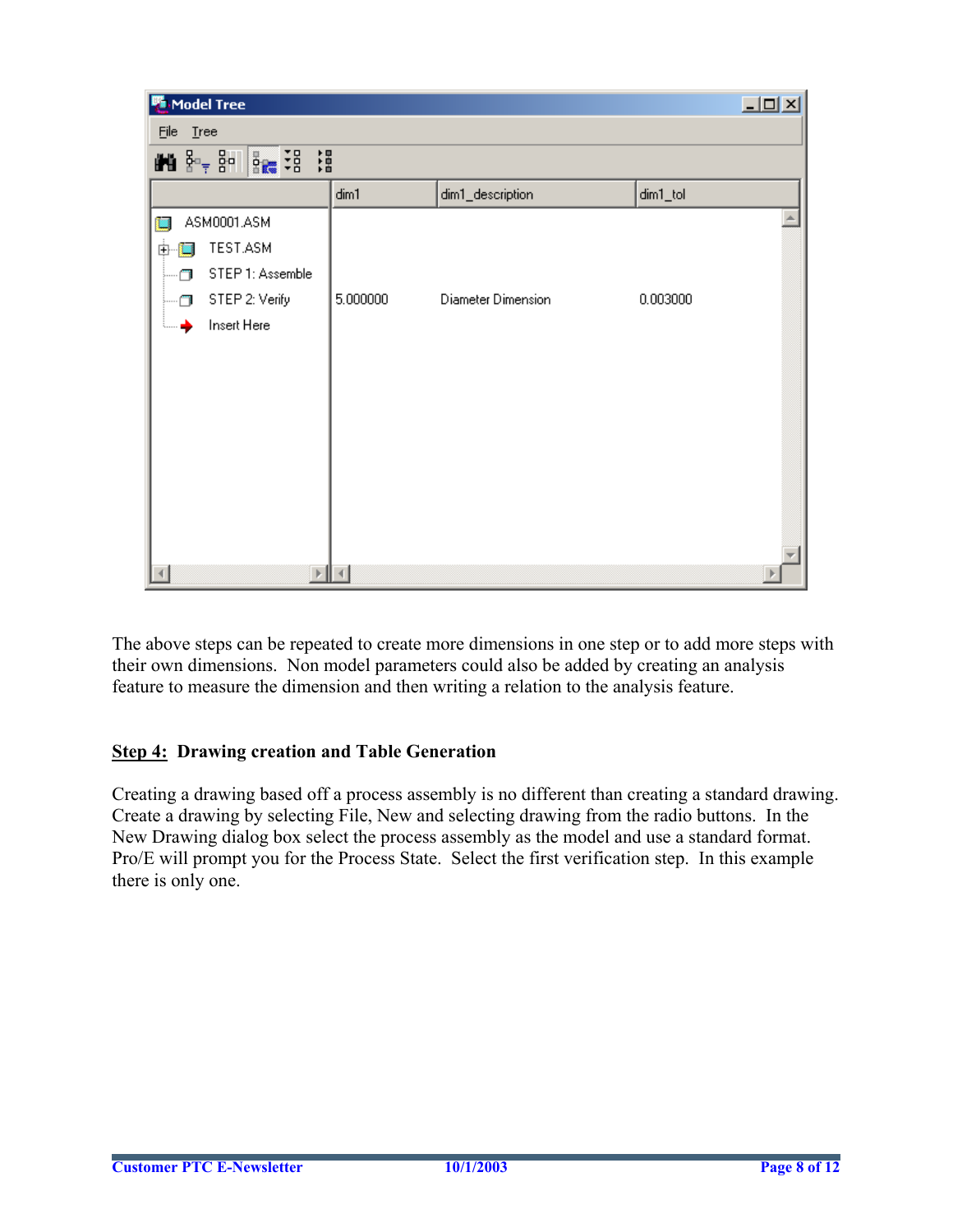| Process State                      | $\overline{\mathbf{x}}$ |
|------------------------------------|-------------------------|
| State                              |                         |
| STEP 1: Assemble<br>STEP 2: Verify | ΪÖΚ.<br>Cancel          |
| Simplified Representation          |                         |
| Master Rep                         |                         |
| Explode State                      |                         |
| No Explode                         |                         |

The format will ask which sheet to use. The first sheet consists of a Pro/REPORT table that sums up all the steps in the process assembly. There are many different report parameters for a process assembly to format these reports. Please refer to Pro/HELP for additional information.

Add a second sheet to the drawing and notice the table in the lower left. This filled out automatically with the parameters tied to the verification step along with their value. The first row of the table reports the description of the step. A view could be added to further show where this dimension is. An example is shown on the next page.

Additional Sheets can be added by using the *Copy Process* pick in the Sheets menu. This option will add another sheet for another step in the process assembly that is formatted the same way as the current sheet.

| ASSEMBLY INSTRUCTION SHEET<br>MODEL NAME: PROCESS_EXAMPLE<br>STA: 2 |  |
|---------------------------------------------------------------------|--|
| DESCR; Taspect Tupe Diameter                                        |  |
| DWG NAME: PROCESS_EXAMPLE                                           |  |
| REV: C<br>PAGE: 2 of 2                                              |  |
|                                                                     |  |
|                                                                     |  |
|                                                                     |  |
|                                                                     |  |
|                                                                     |  |
|                                                                     |  |
| Ø5.000                                                              |  |
|                                                                     |  |
|                                                                     |  |
|                                                                     |  |
|                                                                     |  |
| <b>Inspect Tupe Diameter</b>                                        |  |
| <b>PARAMETER LIST</b><br><b>VALUE</b>                               |  |
| DIMI<br>5.000                                                       |  |
| DIMILDESCRIPTION<br>Diameter Dimension<br>DIMILTOL<br>0.003         |  |
|                                                                     |  |
| 節布<br>œ                                                             |  |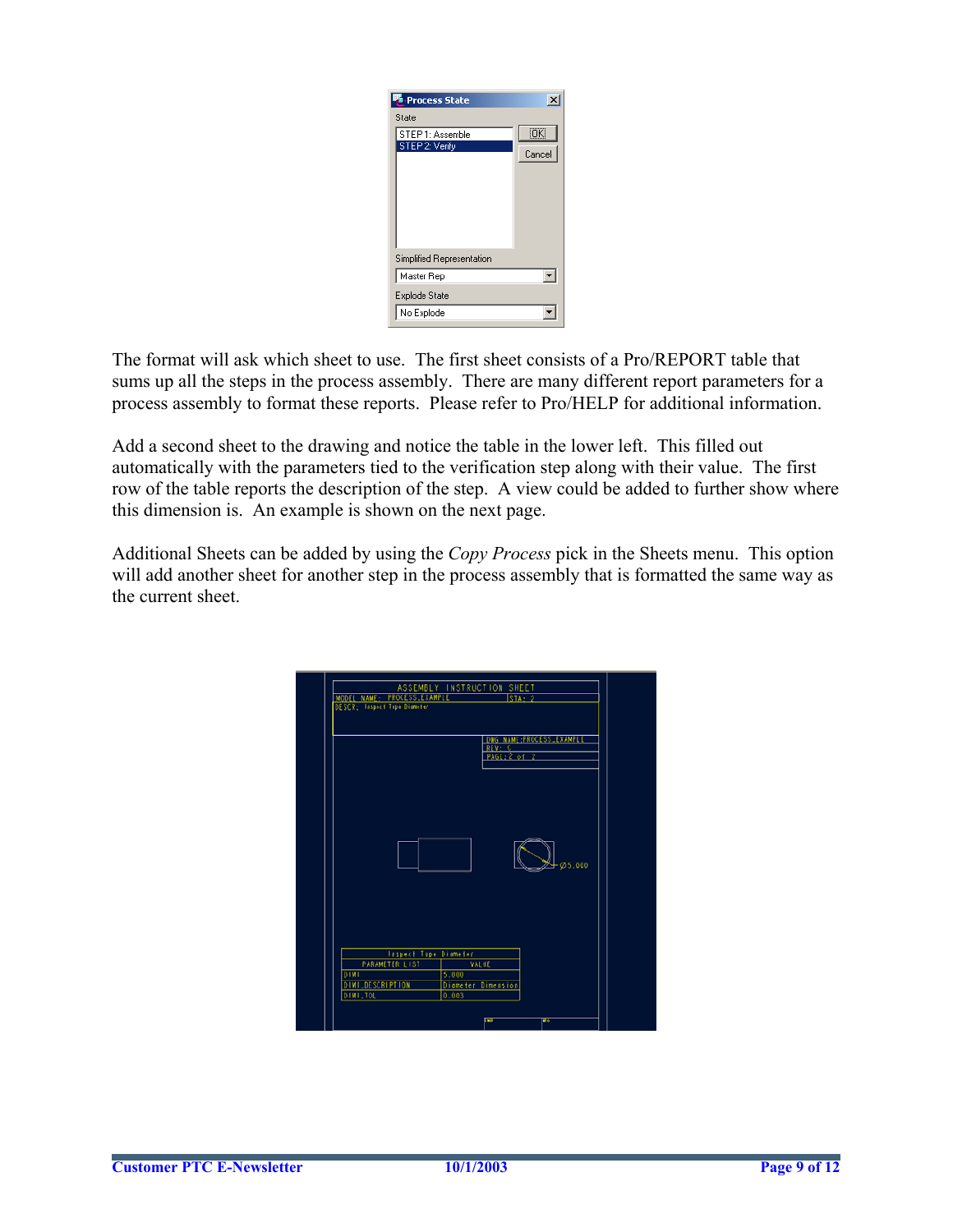#### <span id="page-9-0"></span>**Conclusion**

This is one technique in Pro/E to get the inspection information out. Once a format file and tree.cfg file are set up the process should be fairly fast to generate this information. Text files output from this process could be managed in Intralink to link them to the correct versions of the assembly.

### [Back To Top](#page-0-0)

### **Tips of the Week**

**Creating Product Structure Baselines** 

[Click Here To View](http://members.shaw.ca/jpeng/newsletter/Customer_PTC_E-Newsletter_10-1-2003_B.pdf)

### [Back To Top](#page-0-0)

### **Announcements**

#### Special Hardware offers for customers updating to Pro/ENGINEER Wildfire

[http://www.ptc.com/partners/hardware/current/wildfire\\_tlo.htm](http://www.ptc.com/partners/hardware/current/wildfire_tlo.htm)  <http://www.3dlabs.com/PTC/>

PTC Sponsored Events

Click below to see PTC sponsored events:

<http://www.ptc.com/company/news/events/index.htm>

Thinking About Pro/ENGINEER Wildfire? Check this out.



<http://www.ptc.com/go/engineering/index.htm>

#### **E-PROFILES IS HERE!!**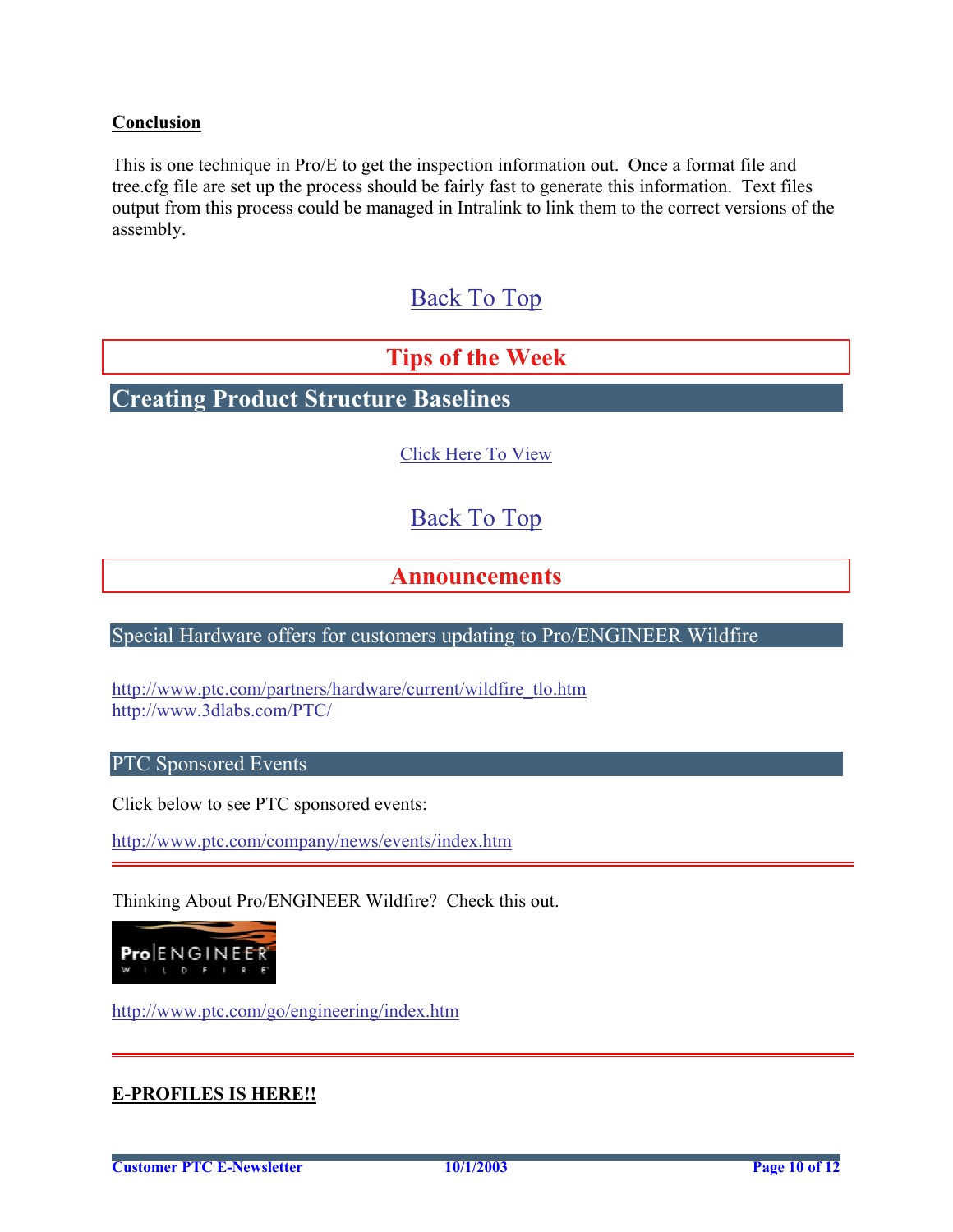We have been eagerly anticipating the debut of the new electronic version of Profiles Magazine and now it is here! This new web site will supplement the print edition of the magazine and will provide new useful features not feasible with paper media. e-Profiles will provide you with 24x7, worldwide access to key information previously available exclusively in the print version. "Tips & Tricks," a popular feature pioneered by Pro/USER, has also moved to the web and will be expanded as the site matures. Future plans include several foreign-language editions of Profiles for our many international readers. Currently, Profiles is printed in English and Japanese.

Please take a few minutes to check out this new web site. We don't think you will be disappointed.

<http://profilesmagazine.com/>